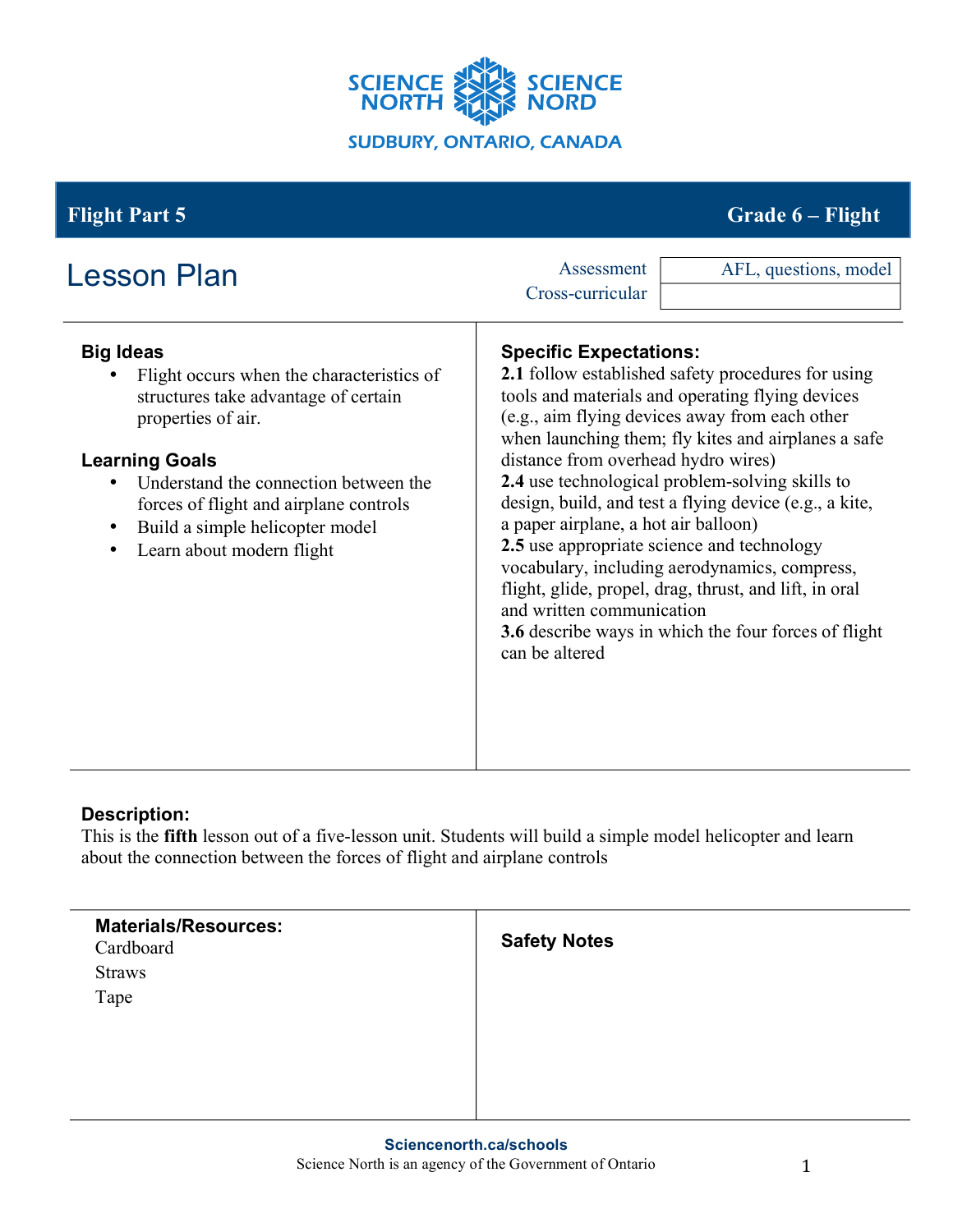### **Introduction**

### **Discussion: Controlling Airplanes and Forces of Flight**

Take time to discuss this. It is a great way to re-enforce the forces of flight and also to really understand how they work. Don't hesitate to throw a paper airplane again and think through what happens when you change its direction.

- Yesterday we discussed how an airplane can be controlled using the rudder, elevators, and ailerons. Let's remind ourselves again as well what the forces of flight were:
	- o Weight
	- o Lift
	- o Thrust
	- o Drag
- So what do you do to the forces of flight when you change direction of an airplane? What happens if all the forces are balanced? (meaning weight  $=$  lift and thrust  $=$  drag)
	- o When all forces are balanced then the airplane will fly at a constant speed and in a constant direction.
	- o So we have to unbalance the forces to change direction.
- What force balance has to change to go up or down?
	- o Weight and lift. Since weight is a constant it means we have to change the lift of the airplane. More lift to go up, less lift to go down. That is what elevators do!
	- o How does this differ from a hot air balloon? (The weight of a hot air balloon is not a constant. We can release sand from bags to help rise. To go down the air temperature is reduced – which increases the weight of the balloon system).
- What force balance has to change to turn left or right?
	- o … It's still lift. But now we need a different lift on the left versus right wing.
	- o E.g. less lift on left and more on the right makes the airplane bank left.
- What forces change the speed?
	- o We have to change the thrust to go faster!
	- o Drag is a response to the airplane's speed. So it will increase if we go faster and that is why it will take more fuel to fly faster.
	- o To slow down an airplane uses flaps which increases drag.

### **Modern Flight**

Let us now conclude our historical tour of flying by looking at modern airplanes. To truly appreciate flying it's really best to see it in person – and the next best thing to that, is watch some videos. Here are some really neat examples of modern airplanes in flight:

- A great montage of close fly-bys of all kinds of interesting planes: https://www.youtube.com/watch?v=9Twv1-flnUw
- Tilt rotor aircraft: https://www.youtube.com/watch?v=mbnWhgk64so
- World's largest airplane the Antonov 124: https://www.youtube.com/watch?v=l1JP67JxtXI
- Stunt airplanes: https://www.youtube.com/watch?v=uaM9aryUGUs
- The Canadian Snowbirds: https://www.youtube.com/watch?v=LnxNRbkcANI
- Aircraft carrier take-offs and landings: https://www.youtube.com/watch?v=IpOBwbwg7-s
- Helicopters showing their tricks: https://www.youtube.com/watch?v=9pBHB7tYceg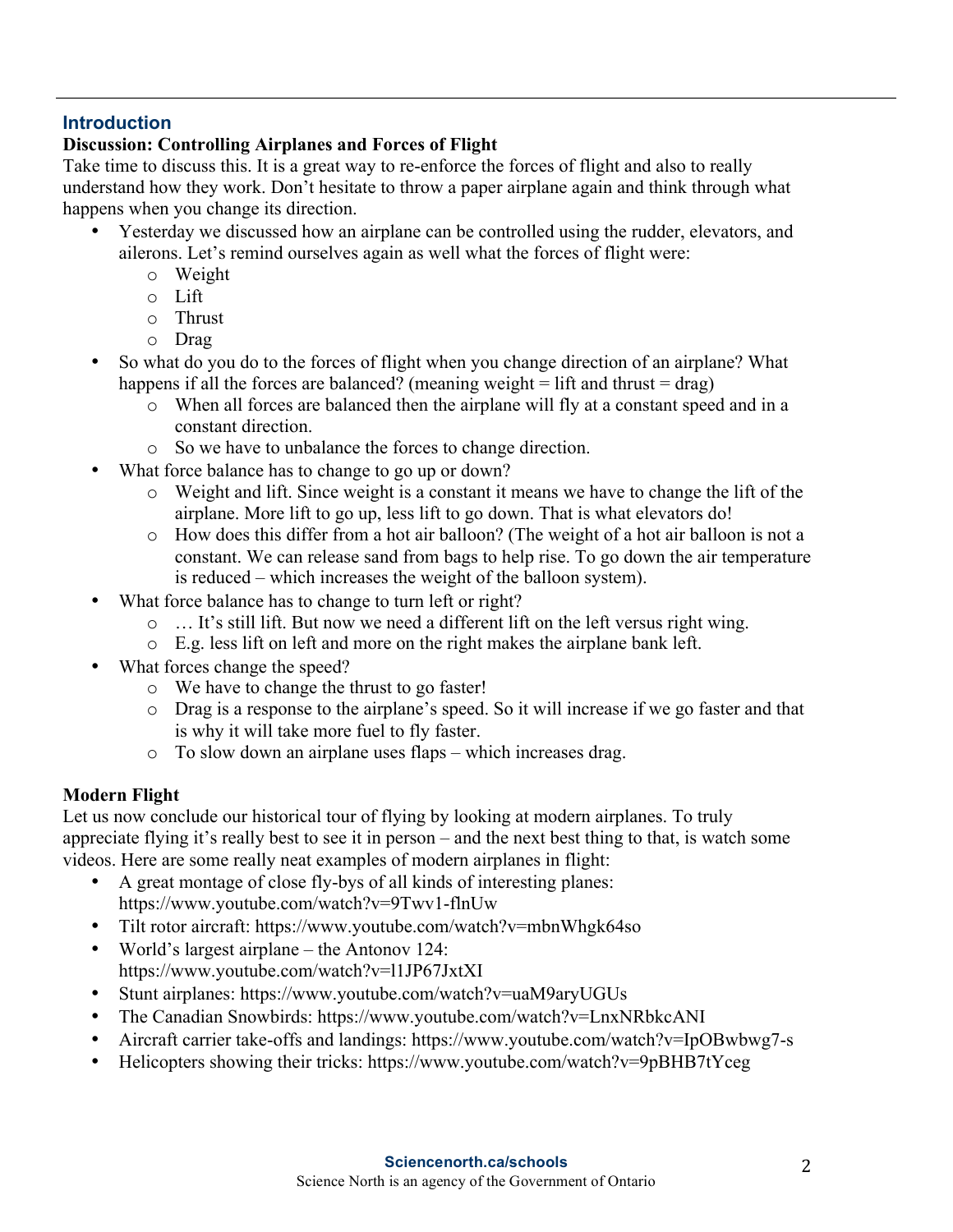# **Action**

- **Discussion**
	- Helicopters are really neat flying machines. They have many capabilities:
		- o Highly maneuverable
		- o Can land and take-off in one spot
		- o Can lift heavy loads
		- o Give the occupants almost a 360 degree view
	- Drones, which are rapidly becoming extremely popular and have many potential applications, are based on the helicopter design.
	- How do helicopters fly?
		- o They have two rotors. The large rotor is used for lift; the small vertical rotor on the tail is used for steering and stability.
		- o Just like airplane wings, rotors are in the shape of air foils. As they spin they create lift.
	- As our last activity we will build a helicopter rotor than can take off.

### **Build a Helicopter**

We prefer this activity to the very common paper helicopter as it gives students a model that they can make rise by spinning it. The standard paper helicopter only turns as it falls and so does not really demonstrate how a real helicopter flies.

- Instructions (see reference image):
	- o Cut two rotors out of cardboard. The exact shape is not critical. It will be fun to compare different shapes. Keep the size between 3 and 10 cm or so though.
	- o Tape the rotors to a straw so they stick straight out opposite to each other. Each rotor should be turned to about 45 degrees (in opposite directions).
	- o Make sure the rotors are taped well so they don't fall off when you spin them.
	- o Take the straw between flat palms of your hands and give it a good spin and release.
	- o After a few tries you should be able to get the "helicopter" to take off up to several feet into the air before falling down.
	- o Make several models if you have time playing around with variables: different sizes of rotors, different shapes, add weight to the straw (e.g. a paper clip), or cut off part of the straw to make it lighter.
	- o Extra option:
		- § If you want you can wind a string or thread around the straw and insert a skewer through the straw
		- Hold on to the skewer and give the string a good pull to really get the rotor spinning fast.
- Discuss results:
	- o Which rotors worked really well? Why?
	- o What impact did the speed of spinning have on the lift of the rotor? (the faster the higher it goes)
	- o What provides the thrust, drag, and lift here?
	- o Look at a maple key. How do they compare to your rotor? What is the benefit of that design? (Allows them to fly further from the tree, take off in the wind)